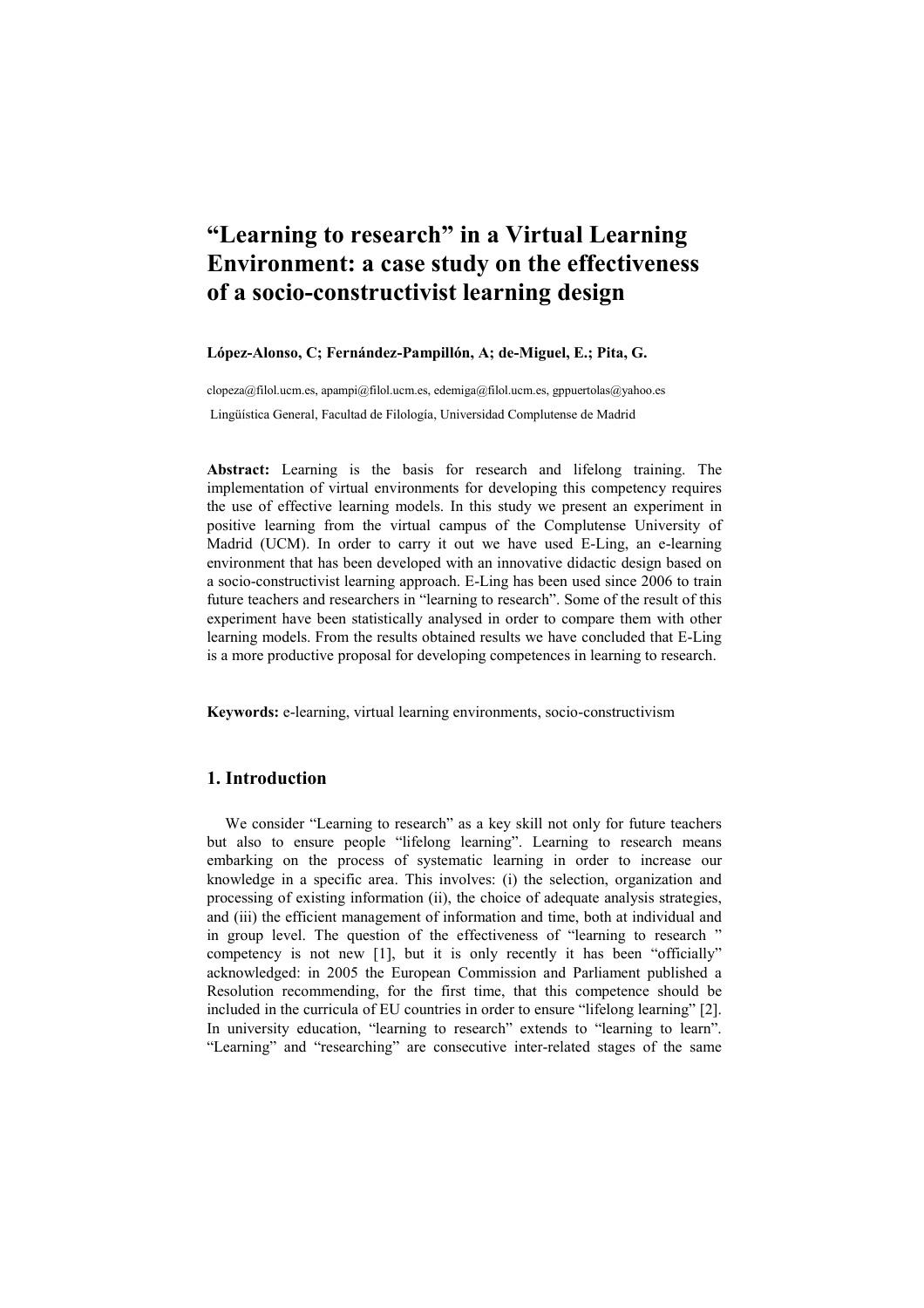process of acquiring and building on knowledge that is developed by every university student.

Following these premises, we have drawn up a learning design for students to learning to research. We have put it into practice within 3 different learning models: behaviourism, constructivism and socio-constructivism. The methodology is been applied in our under- and post- graduate courses since 2006 as a means of introducing students to certain areas of research during their final years. In first place, it was used in a face-to-face learning environment with satisfactory results. Then, the methodology has been transferred to a Virtual Learning Environment (VLE) in order to achieve more accessibility and effectiveness.

Regardless of the learning model, the results obtained in previous experiences confirm the fact that a VLE improves i) the student accessibility to the learning process, ii) the classroom interaction and iii) their motivation towards the learning [3]. We have also observed a relationship between learning models, learning activities and the learning environment used. For instance, the first stages in the learning process corresponding to the activities of topic choice and bibliographical compilation are usually easier and faster to perform either individually in any instructional environment or collaboratively in face-to-face environment. However, in the last stages, construction and analysis of a problematic, the results improve when students work in a virtual environment with a socio-constructivist model. These observations could indicate that the learning model in a certain activity could need to be transformed when transferred to an elearning environment in order to improve the results.

#### The research question

In spite of the fact that technology is an efficient and effective support for implementing any learning model [4], there is still no answer to whether it is more efficient and effective to some pedagogical models or not. The huge range of technological possibilities [4], pedagogical proposals and learning styles [5], and the few experiments carried out within a well-defined theoretical framework, make this question difficult to answer [6].

In this work we present a case study analysing the effectiveness of using a socio-constructivist learning model along with a VLE in knowledge construction activities. Some studies deal with the influence in the students' performance. of the learning environment [7] or the influence of the Learning model [8], independently.

Our objective is to build up a theoretical framework for the relationship between learning models and learning processes in VLEs. In order to do so, we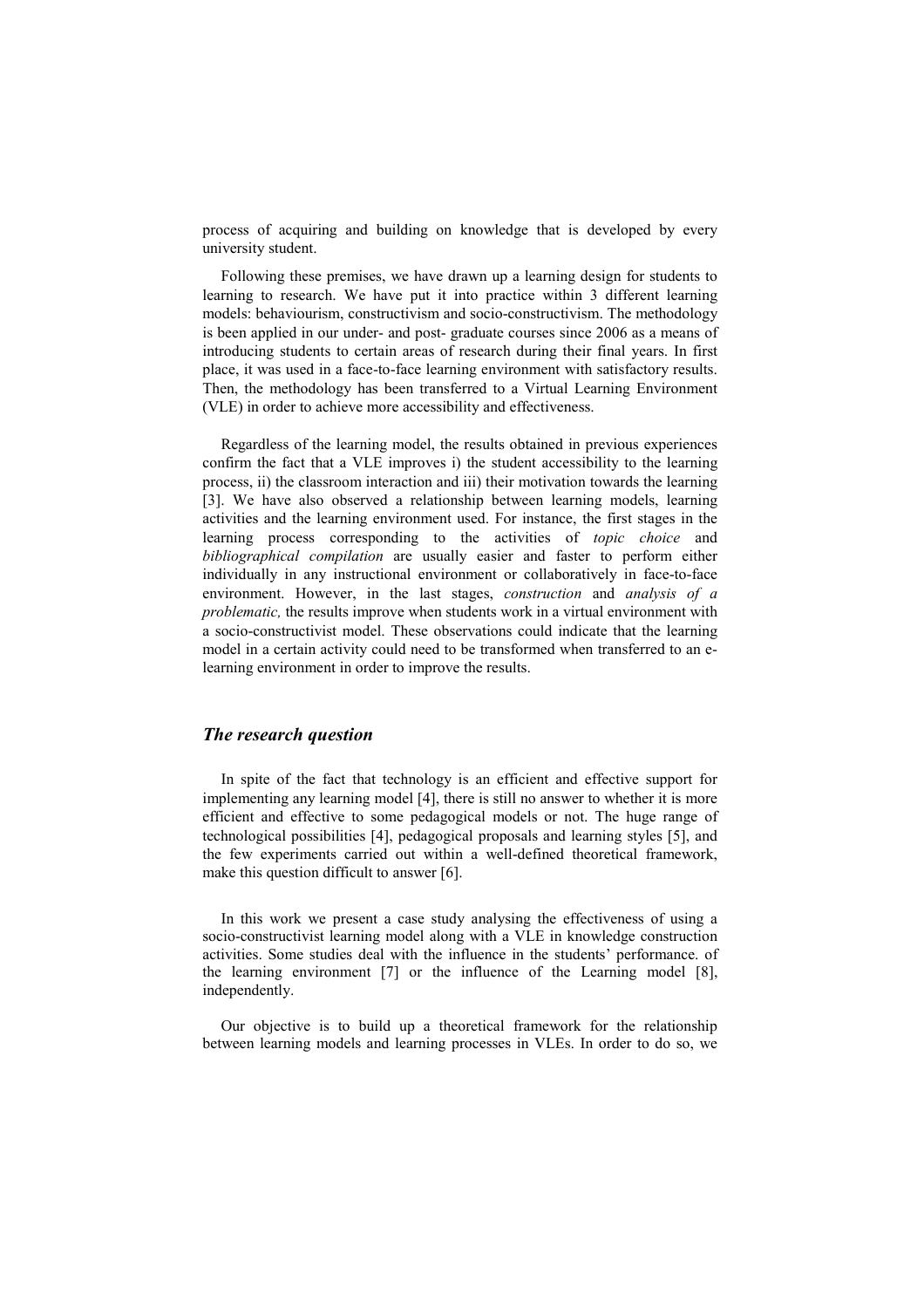raise the following research questions: Is a socio-constructivist VLE more effective to "learn to research" than a behaviourist or a constructivist one? Do the students build their knowledge better in socio-constructivist virtual learning scenarios than in behaviourist or constructivist ones? Is there any type of activities better perform using a virtual socio-constructivist environment than using other approaches?

To answer these questions we carry out an experiment based on statistical methodology, using *t-student* and *ANOVA* techniques [9]. We have evaluated three different learning experiences with three groups of university students, using a VLE. Each group of students has been through the same learning activities but in a different learning model: a socio-constructivist approach, a constructivist approach and a behaviourist one.

We present this case study organized in five sections: introduction; the socioconstructivist learning model; the description of the design and implementation of the VLE; the methodology and results of the experiments; and finally, the discussion and conclusions.

### 2. The socio-constructivist learning model

The behaviourist model is based on the knowledge transmission from the teacher to the student [10], while constructivist approaches [11] and socio-cultural approaches [12, 13 and 14]are learning theories which postulate that knowledge is not a mimetic copy of reality but rather a reconstruction of this reality; in other words, comprehension develops from the representations constructed by the subject. Two further models applied to learning were developed from this notion: the Piagetian cooperative model and the socio-cultural collaborative model.

Cooperative constructivist models consider that it is the student who should control his or her own learning process using a distributional approach. It implies the division of work amongst those participating, whereby each student resolves his or her tasks individually, and the results are finally polled with those of the rest of the group [15].

In contrast, socio-constructivist learning is collaborative. It is essentially a social process, in which the students are responsible both for their own learning and for that of the rest of the group. It implies the contribution simultaneous and integrated of each and every one of the members to carry out a task. Numerous specialists have dealt with these two types of learning [16 and 17], either to show the differences between them or to attempt to minimise these.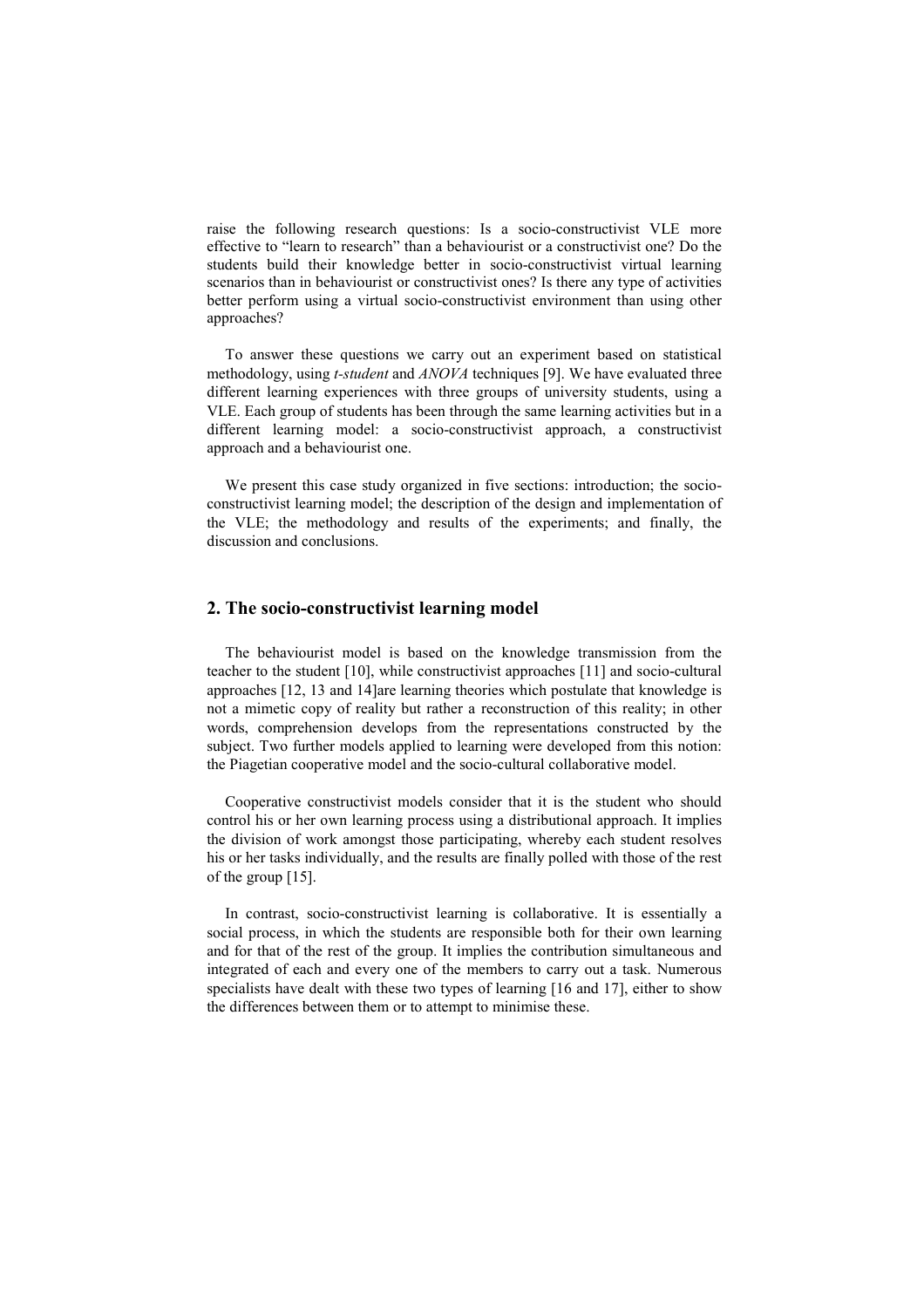In our case, following Brufee [18], we consider that these are stages that may occur in the pedagogical relationship (learner/teacher/medium) [19], as both types of learning may be presented during the teaching process.

In our case study the learning activities of information selection and organization are basically the responsibility of the teacher. It is a face-to-face learning strategy structured by the teacher and directed towards the students. These activities have an essentially behaviourist and non social constructivist character. However, in the rest of the activities of the learning process, in the virtual learning environment, the learning responsibility lies in each student's commitment to the rest of the group. In this case the character is collaborative.

Our experiment, therefore, involves social and personal interactive learning. In this learning process there is a harmonious blend of "how we learn" – cooperatively and collaboratively- with "where we learn" –in the classroom or in the VLE.

## 3. Design and Implementation of the VLE

The influence of ICT in universities has transformed many traditional teaching environments into Virtual Learning Environments (VLE) [20]. A VLE is a Web application integrating a set of tools for on-line teaching and learning that allows both non face-to-face learning (e-learning) and blended learning (b-learning) in which offline experiences and e-learning are combined [6].

The most commonly used VLEs in universities are Learning Management Systems (LMS) such as WebCT-Blackboard, Moodle [4] or Sakai [21]. Despite criticism of the inflexibility of these systems, [4, 22 and 23], our experience at UCM shows that with an appropriate selection and combination of their functionalities, it is possible to support many different models and learning designs [24].

Virtual Learning Environments are the containers for Virtual Learning Scenarios (VLS), where the learning process takes place [25, 26 and 27]. Learning scenarios can be created either by the institution or by the teachers themselves. In both cases teachers are the managers and the ultimate responsible for VLS teaching and learning. It has been observed, however, that there is a general lack of theoretical and methodological framework when it building these scenarios [20 and 25]; this is probably due to a lack of technological competence and goodpractice guidelines to provide orientation.

The socio-constructivist model previously presented has been implemented in a VLE named E-Ling. The learning design consists of three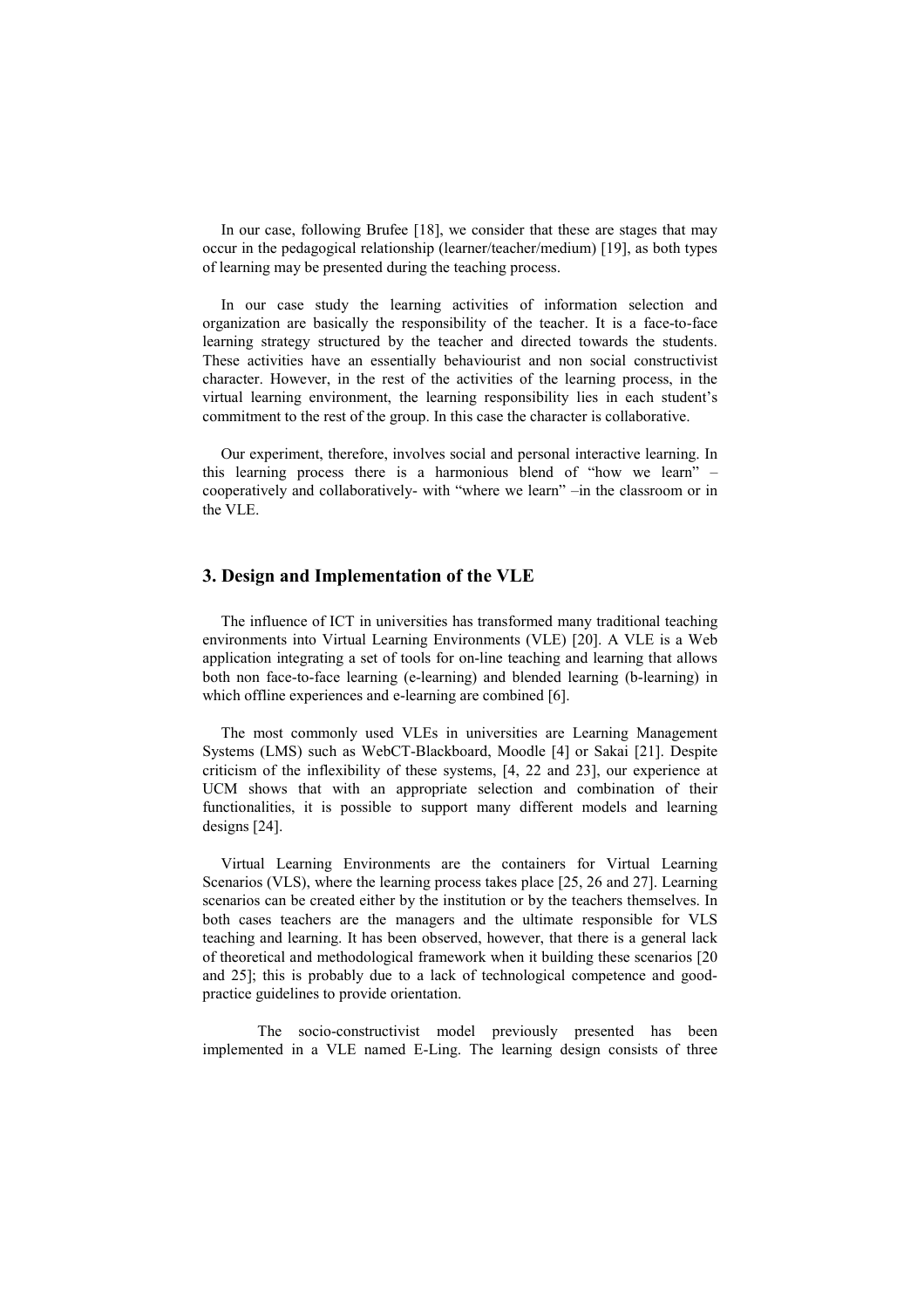different phases comprising eight stages. Each stage has one or more activities (Fig.1). The phases correspond to the three main steps in a scientific project [28] and the stages shows the different analytical levels which mark out the consistency and progression of the research.



Fig. 1. Diagram of the phases and stages defining the learning to research procedure

Stage 1 corresponds to the formulation of the "topic", which is individual at first but which may lead to group discussion.

Stage 2, which is essentially theoretical, involves finding out about other research on the same subject and the analytical methods used.

Stage 3, "Constructing the problematic", corresponds to the theoretical approach to be adopted depending on the subject proposed, and justification of the choice.

Stage 4, "Constructing an analysis model" reflects the concepts and hypothesis that will prevail in the task of observation.

Stage 5, "Data Observation" establishes the hypotheses and the way in which data resulting from the analysis are observed.

Stage 6, "Analysis of the observations" gives the information obtained and compares the results with the hypotheses.

Stage 7, "Conclusions" is a synthesis of the research path taken, the characteristics of the analytical model, the selected field of observation, the method followed, the research results and the future prospects.

The VLE, E-Ling, has been built in WebCT using four learning scenarios: contenidos, actividades, comunicación and biblioteca de apoyo (Fig 2):

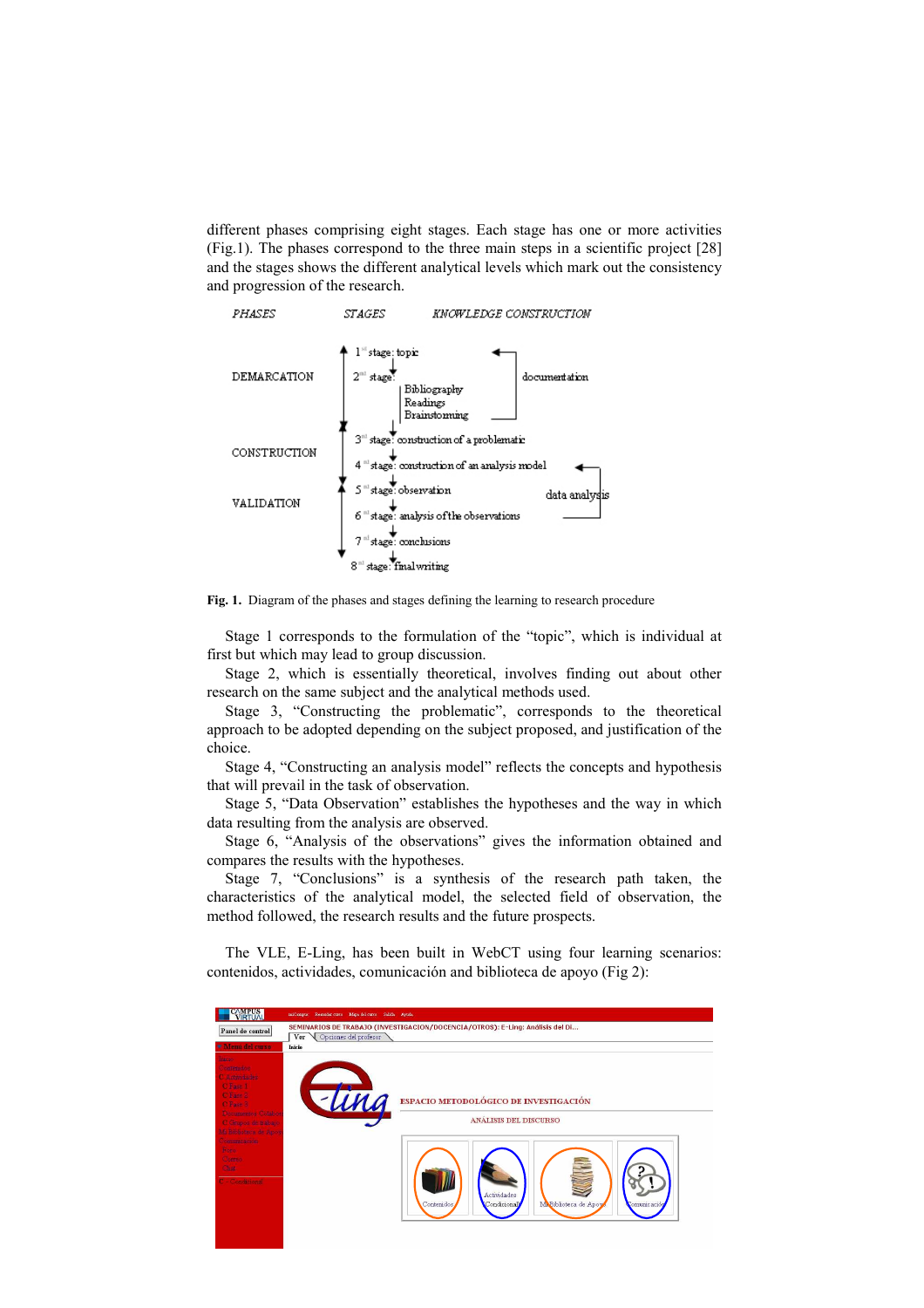Fig. 2. The VLE four learning scenarios: contents, activities, communication and support library

The activities scenario consists of ten sequential activities: topic choice, bibliography, readings, brainstorming, construction of problematic, model of analysis, observation, analysis of the observations, conclusions and final writing. These activities have been designated as either individual and/or collaborative to implement the three learning models used. The students are supported by using the other three scenarios: contents, communication and support library. These last scenarios are essential from the sixth activity onwards, where the socioconstructivist model is applied.

Next section describes how the VLE E-Ling has been used in the experimentation of our case study.

# 4. Experiments: methodology and results

In order to evaluate the efficiency of our framework, a VLE with a socioconstructivist learning design, we have tested Stage 4 of Phase 2- the construction of the analysis model-(Fig.1). We have used a statistical method of evaluation. In our method we analyse the results using t-student and ANOVA techniques. These techniques, broadly used in education [9], allow the results' comparison regarding the measuring parameters. The procedure followed is the comparison between the socio-constructivist learning model and the two other models in order to verify the working hypothesis

# 4.1. Methodology and procedure

Our research hypothesis is that the socio-constructivist learning model implemented in a VLE enhances the students' level of learning. Therefore the null hypothesis (H0) used for testing is: "our framework does NOT influence the students' learning results". Taking H0 as a starting point, two experiments were set: Experiment 1, which contrasts ET and T1, and Experiment 2, which contrasts ET and T2, where:

ET (Experimental treatment): the socio-constructivist learning experience in the VLE.

T1 (Treatment 1): the individual constructivist learning experience in the VLE.

T2 (Treatment 2): the behaviourist learning experience in the face-to-face learning environment.

The procedure was carried out as follows [29]: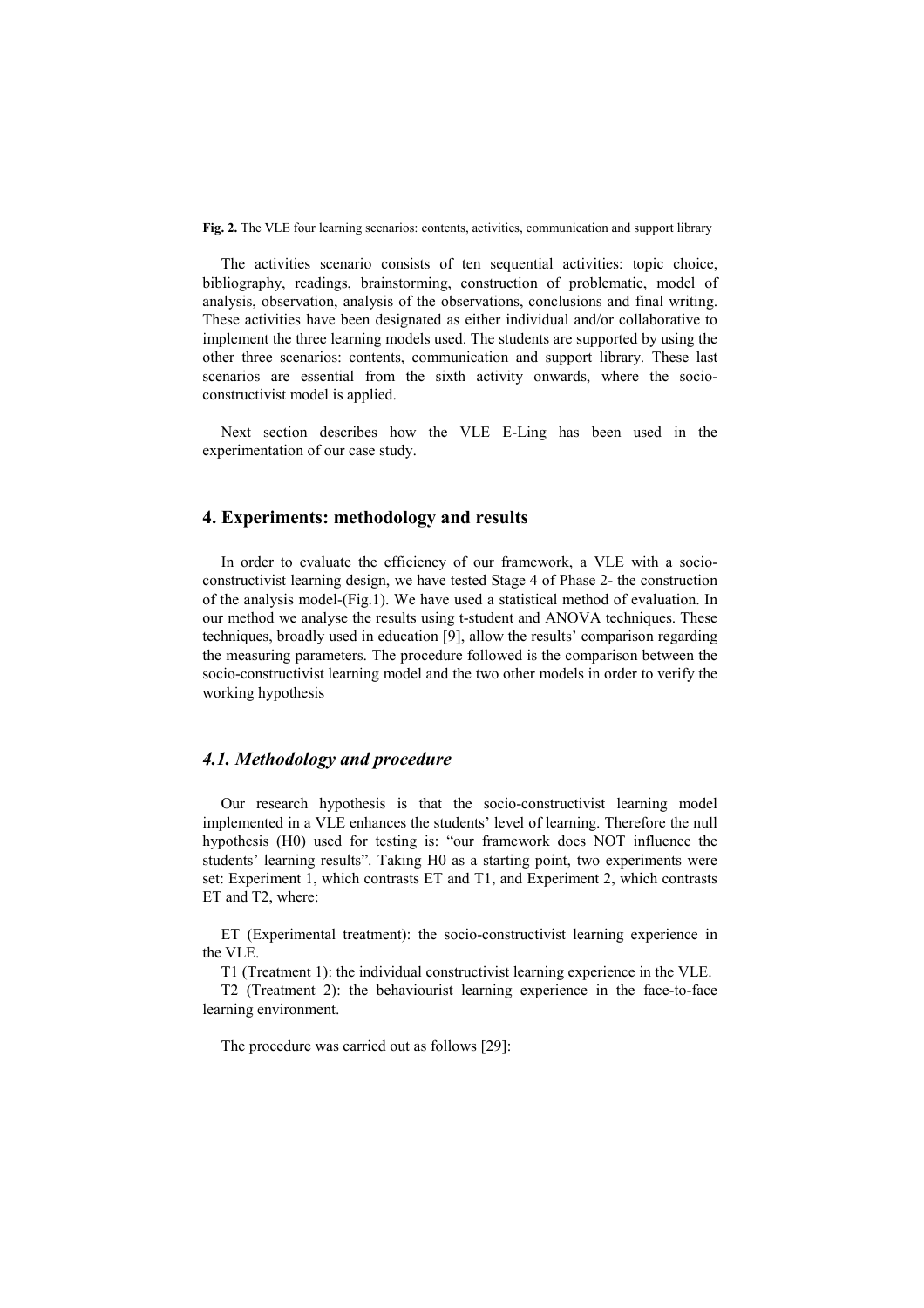#### 1. Selection of participants:

Experiment 1: 10 students to whom ET and T1 were applied at two different times (paired sample).

Experiment 2: 2 groups of 9 students each. The first group, Experimental Group, is made up of 9 of the  $10$  students<sup>1</sup> participating in experiment 1. The second group, the Control Group, is formed by a student selection, a priori better prepared than the experimental group<sup>2</sup>. This implies that any bias in the resulting data would be expected to favour the Control Group, which would mean not rejecting H0.

Due to the small size of the sample data, it is necessary to replicate these experiments in the following academic courses to validate the results [30]. However, working with real students gives us more reliable results than an artificially increased sample with volunteers non-involved in this learning process.

#### 2. Choice of topic:

Experiment 1: The two topics proposed to the students were similar with regard to the area of knowledge and level required.

ET: Topic1, "Discourse according to F. Rastier".

T1: Topic 2, "Discourse according to Beaugrande and Dressler". Experiment 2: Topic," Rhetoric".

## 3. Independent variable:

Treatment type (ET, T1 and T2).

#### 4. Dependent variable:

The pooled mark obtained by the students in a post-test held after the learning experiment. The evaluation criteria for each question and the corresponding mark were set a priori.

## 5. Selection of data analysis techniques.

In experiment 1 a t-test hypothesis contrast method for paired samples was used. In experiment 2 the sample is formed by two independent groups, so an ANOVA is used. The confidence interval for hypothesis testing was set at the standard 95% ( $p \le 0.05$ ) (for discussion see [31]).

6. Research procedure

<sup>&</sup>lt;sup>1</sup> One of the students did not attend to the experimental session.

<sup>&</sup>lt;sup>2</sup> Students in this group were in the last year of their degree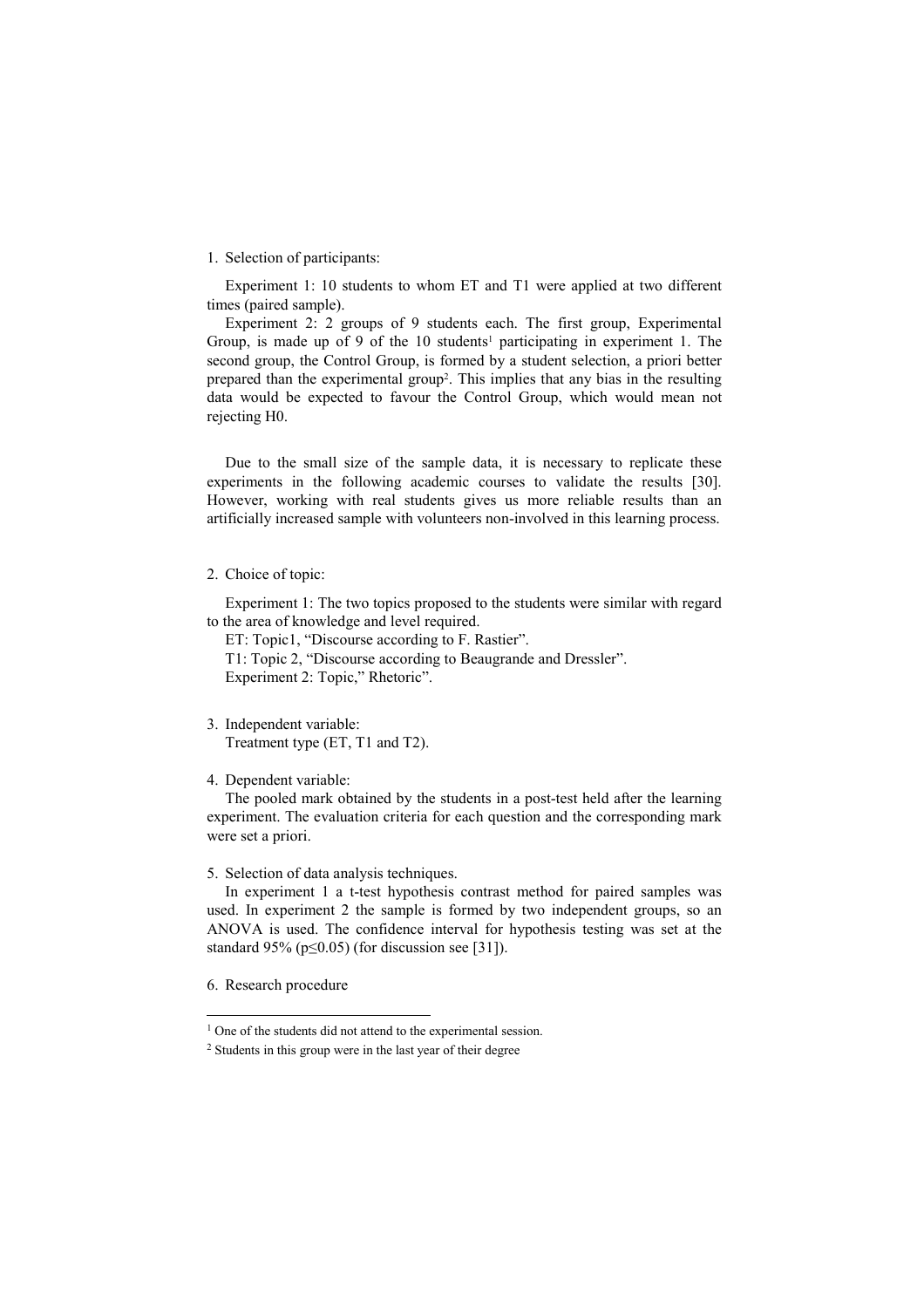Experiment 1: The students draw up a synthesis file from bibliographic material that they themselves selected and classified. In the ET there was one single file for the group, produced collaboratively and supported by the VLE "Virtual Blackboard" tool. In T1, each student compiles an individual file.

Experiment 2: In the group learning with ET, the students made up a collaborative file on the research topic using the VLE "Virtual Blackboard". There was therefore only one file for all the students. In the group learning with T2, each student compiled a file individually from material provided and explained by the teacher.

Once the experiment was finished, the students took part in a post-test on the knowledge acquired.

# 4.2. Analysis of Results

Figures 3 and 4 show the statistical analysis of the post-test results for experiment 1 and 2 respectively.

 $H0$ : average = 0, 0 Alternative: not equal  $t-statistic = -5,0565$  $p$ -value = 0,000684282

Fig. 3. t-Student hypothesis testing for Post-test ET-Post-Test T1

|       |            | Sources + squares G1 M. Square F- quotient P-Value             |      |        |
|-------|------------|----------------------------------------------------------------|------|--------|
|       |            | Btwn group 39,0139 1 39,0139<br>Intra-group 103,111 16 6,44444 | 6.05 | 0,0256 |
| Total | 142,125 17 |                                                                |      |        |

Fig. 4. ANOVA table for Total by Treatment (Post-Test ET- Post-Test T2)

The mean values of post-test evaluation marks in experiment 1 differ by 2,5 points, being higher in collaborative than in individual constructivist learning  $(\bar{x}_{col}=6.85$  and  $\bar{x}_{ind}=4.35)$ . In experiment 2 the mean results of cooperative behaviourist and collaborative constructivist treatments also differ significantly  $(\bar{x}_{\text{col}}=6.05 \text{ and } \bar{x}_{\text{biv}}=3.11)$ . Both experiments rendered a p-value indicating that the differences between means are statistically significant (with the significance level for hypothesis testing set at a standard p≤0.05).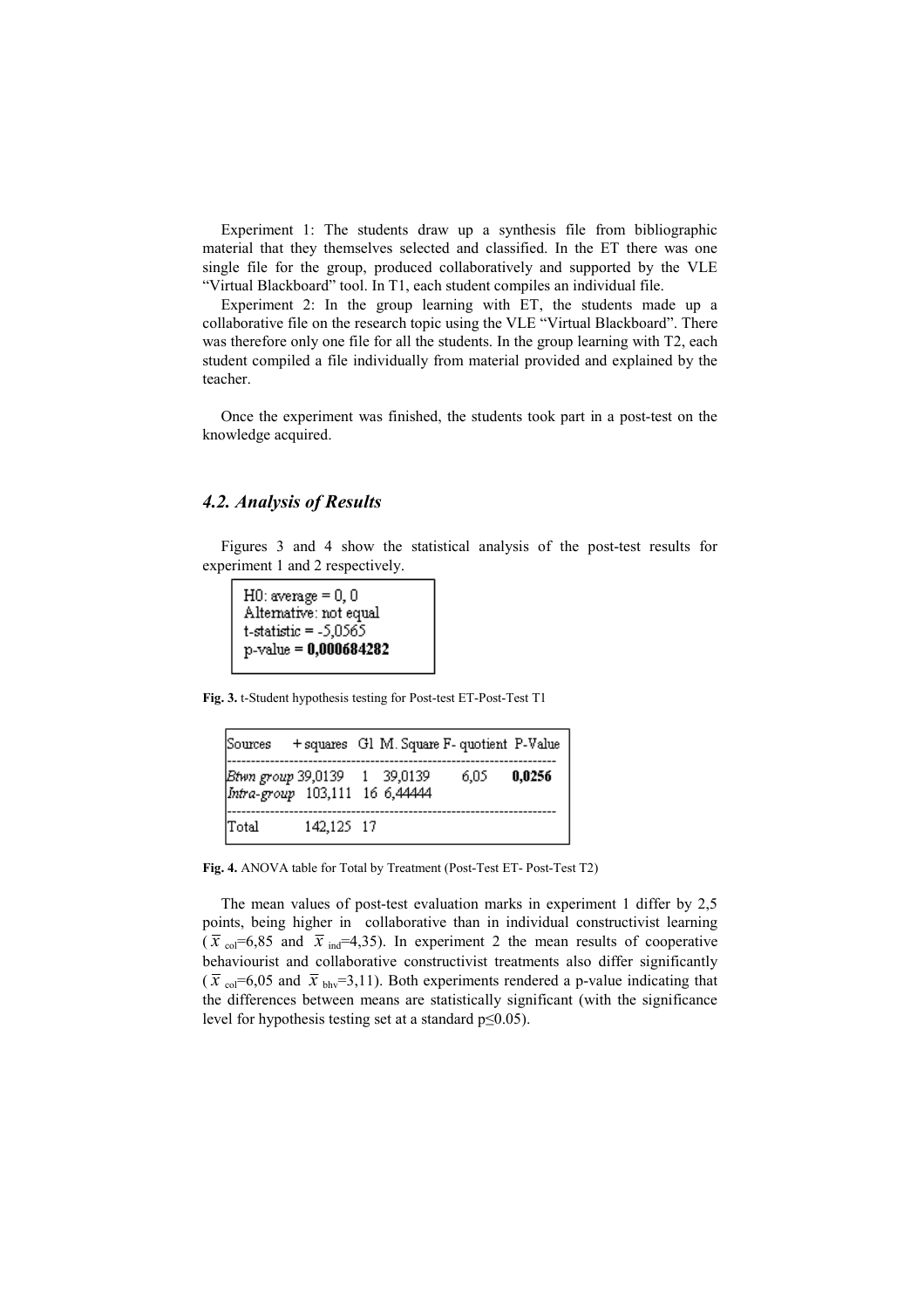## 5. Discussion and Conclusions

From the statistical point of view the analysis of the results shows that the activities perform in the socio-constructivist model in a VLE are more effective than the behaviourist and cooperative constructivist ones either in virtual or face to face environments.

In particular, these results point out; firstly, learning in a VLE is more successful if it involves a social process of collaborative knowledge construction than if cooperative behaviourist or constructivist strategies are used. Secondly, learning activities for knowledge building can be more effectively developed in VLEs than in face-to-face environments. We draw a certain dependency among the learning model –socio-constructivist-, learning activities –knowledge construction- and the learning environment –VLE- that improves student learning.

Nevertheless, these results should be considered cautiously. Firstly, because although a double process of experimentation and analysis was carried out, the sample was small. The small number of doctorate students and undergraduates in their final years means that the results will have to be confirmed by repeating the experiments over successive years.

Secondly, the experiments have taken place, only, in one of the phases within a whole learning design that combines other learning models and environments. However, taking into account that the combination of models and methods is a common practice in real teaching situations [23], establishing the individual usefulness of each model does not seem viable. Therefore, we consider that studies about models, activities and/or environments efficiency must always refer to a particular learning context, that in real practices it is a blended context.

Whatever the case, we consider that inductive experimentations – as the casestudy presented- are essential for being able to build a theoretical framework that helps teachers to implement their VLEs. This framework can be established formally analysing the relationships among models, learning activities and VLEs from case studies. These good-practice guidelines are basic tools to guarantee not only lifelong learning but effective lifelong learning.

Acknowledgments: this experiment was carried out within the project framework "Un modelo hipermedia modular para la enseñanza de la Lingüística General" TIN2005-08788-C04-03 funded by DGICYT.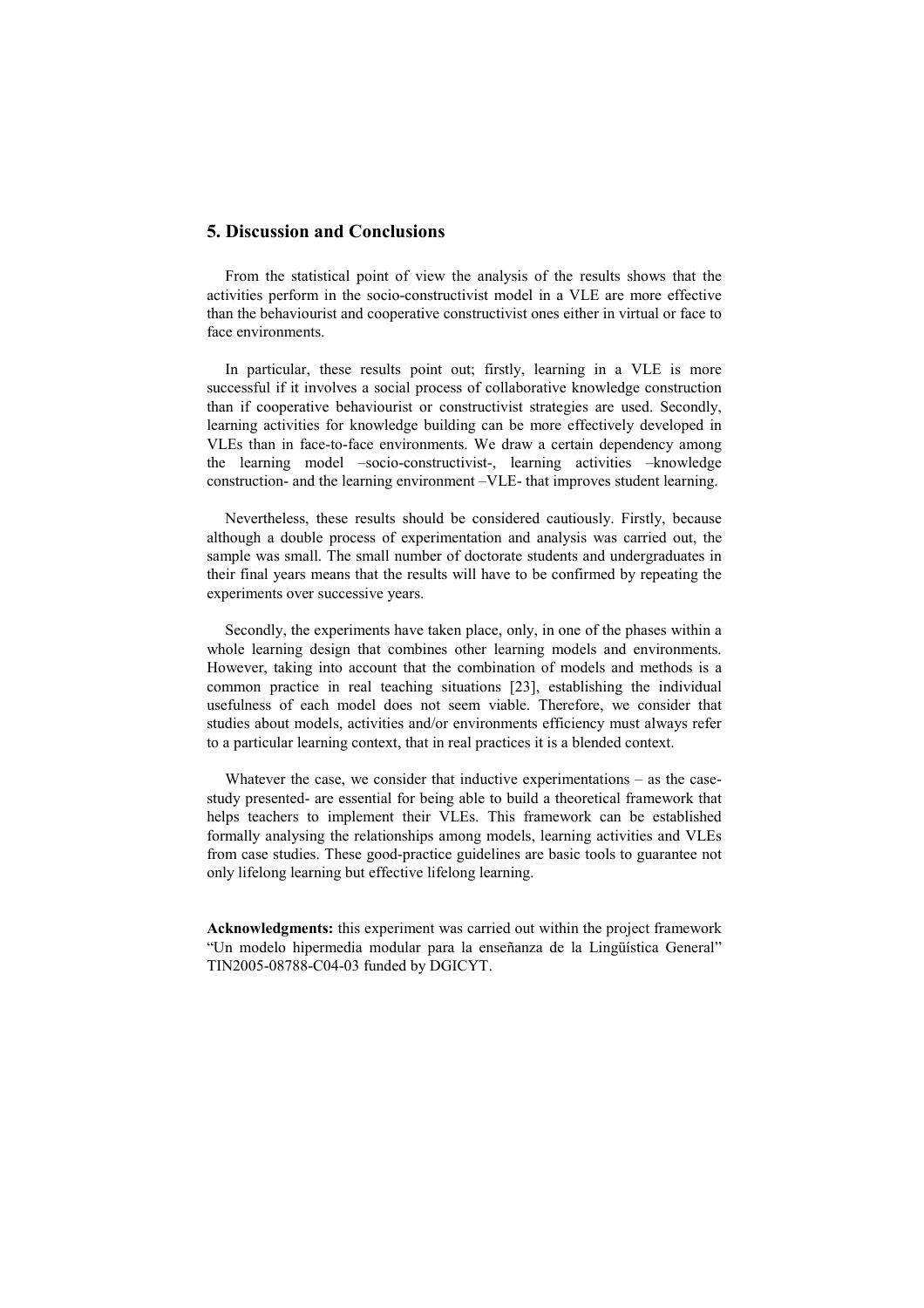## References

- 1 Brown, A., Campione, J and Day, D.D. (1981), Learning to Learn: on training student to learn from texts, Educational Researcher, 10, pp. 14-21
- 2 Parlamento Europeo, (2006) Recomendación del Parlamento Europeo y del Consejo sobre las competencias clave para el aprendizaje permanente, Diario Oficial de la Unión Europea L 394, pp. 10/18. Available online: http://eur-lex.europa.eu/LexUriServ/site/es/oj/2006/l\_394/l\_39420061230es00100018.pdf
- 3 López Alonso, C., Fernández-Pampillón, A., de Miguel, E. ( 2007) La construcción del conocimiento en el Campus Virtual. Análisis de una experiencia de trabajo colaborativo, IV Jornada Campus Virtual UCM. Experiencias en el Campus Virtual: Resultados. Editorial Complutense, Madrid
- 4 Britain, S. and Liber, O. (2004)A Framework for the Pedagogical Evaluation of Virtual Learning Environments, JISC-commissioned report Available online: http://www.jisc.ac.uk/uploaded\_documents/jtap-041.doc
- 5 Meyer, A. (1998) Synthesis of learning theories and concepts,. Available online: http://hagar.up.ac.za/catts/learner/ameyer/synthesisoftheories.htm
- 6 Leidner, D; Jarvenpaa, S.L. (1995) The Use of Information Technology to Enhance Management School Education: A theoretical View; MIS Q. 19, 3, pp 265-291
- 7 Vermetten, Y. J., Vermunt, J. D., Lodewijks, H. G. "Powerful learning environments? How university students differ in their response to instructional measures". Learning and Instruction, 12, 2002, pp 263-284.
- 8 Joia, L. A. (2002) Assessment of a socio-constructivist model for teacher training: A case study, Education Policy Analysis Archives, 10(44) Available online: http://epaa.asu.edu/epaa/v10n44/
- 9 Jurs, S. G., Wiersma, W. (2004) Research Methods in Education, Pears
- 10 Skinner, B.F.(1969) Contingencies of reinforcement: a theoretical analysis. Appleton-Century-Crofts
- 11 Piaget, J. (1967) Biologie et connaissance, París, Gallimard
- 12 Vigotski, L (1985) Pensée et langage,París, Messidor. Editions Sociales
- 13 Bourdieu, P. (1982) Ce que parler veut dire, París, Fayard
- 14 Schütz, A. (1993) La construcción significativa del mundo social. Introducción a la sociología comprensiva, Alexandria, VA.
- 15 Johnson, D.W., Johnson, R.T., Holubec, E.J, (1999) Circles of learning. Cooperation in the classroom. Barcelona, Paidos